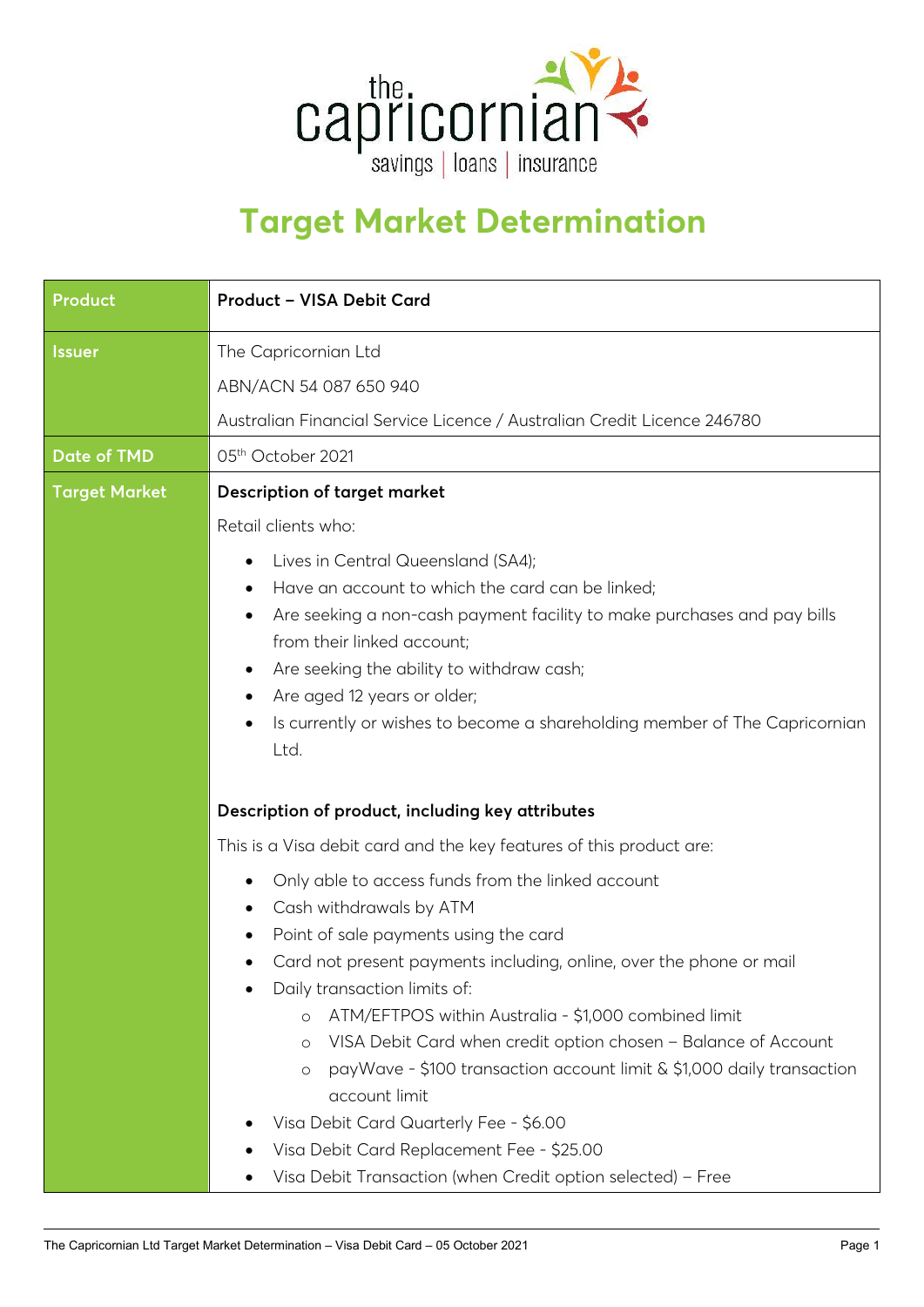|                        | payWave Transaction - Free<br>$\bullet$                                                                                                                                                                                                 |  |  |  |  |
|------------------------|-----------------------------------------------------------------------------------------------------------------------------------------------------------------------------------------------------------------------------------------|--|--|--|--|
|                        | Apple pay - Free<br>The Capricornian Ltd ATM Withdrawals, Balances & Declined Transactions -<br>Free                                                                                                                                    |  |  |  |  |
|                        | EFTPOS including declined transactions - \$0.70                                                                                                                                                                                         |  |  |  |  |
|                        | Visa Debit Cash Advance (when Credit option selected) - \$0.70<br>$\bullet$                                                                                                                                                             |  |  |  |  |
|                        | Additional Visa Debit Card related fees of a more specific nature are outlined<br>within The Capricornian Ltd's Schedule of Fees and Charges contained within                                                                           |  |  |  |  |
|                        | the Conditions of Use available on the website.                                                                                                                                                                                         |  |  |  |  |
|                        |                                                                                                                                                                                                                                         |  |  |  |  |
| <b>Distribution</b>    | <b>Distribution conditions</b>                                                                                                                                                                                                          |  |  |  |  |
| <b>Conditions</b>      | This product is distributed by the issuer through the following channels:                                                                                                                                                               |  |  |  |  |
|                        | <b>Branches</b>                                                                                                                                                                                                                         |  |  |  |  |
|                        | <b>Call Centres</b>                                                                                                                                                                                                                     |  |  |  |  |
|                        | Online                                                                                                                                                                                                                                  |  |  |  |  |
|                        | Distribution conditions for this product include:                                                                                                                                                                                       |  |  |  |  |
|                        | Ensuring that retail clients meet the eligibility requirements for the product<br>٠<br>Ensuring that distribution through Branches and Call Centres is by                                                                               |  |  |  |  |
|                        | appropriately trained staff                                                                                                                                                                                                             |  |  |  |  |
|                        | There are no other distributors for this product.                                                                                                                                                                                       |  |  |  |  |
|                        |                                                                                                                                                                                                                                         |  |  |  |  |
| <b>Review Triggers</b> | The review triggers that would reasonably suggest that the TMD is no longer<br>appropriate include:                                                                                                                                     |  |  |  |  |
|                        | A significant dealing of the product to consumers outside the target market<br>$\bullet$<br>occurs;                                                                                                                                     |  |  |  |  |
|                        | A significant number of complaints is received from customers in relation to<br>$\bullet$<br>their purchase or use of the product that reasonably suggests that the TMD is<br>no longer appropriate; or                                 |  |  |  |  |
|                        | A material change to the product or the terms and conditions of the product<br>occurs, which would cause the TMD to no longer be appropriate;                                                                                           |  |  |  |  |
|                        | The Product Governance Framework includes regular consideration of whether there<br>has been a review trigger following each distribution information report. That<br>consideration is by reference to paragraphs 154 to 156 of RG 274. |  |  |  |  |